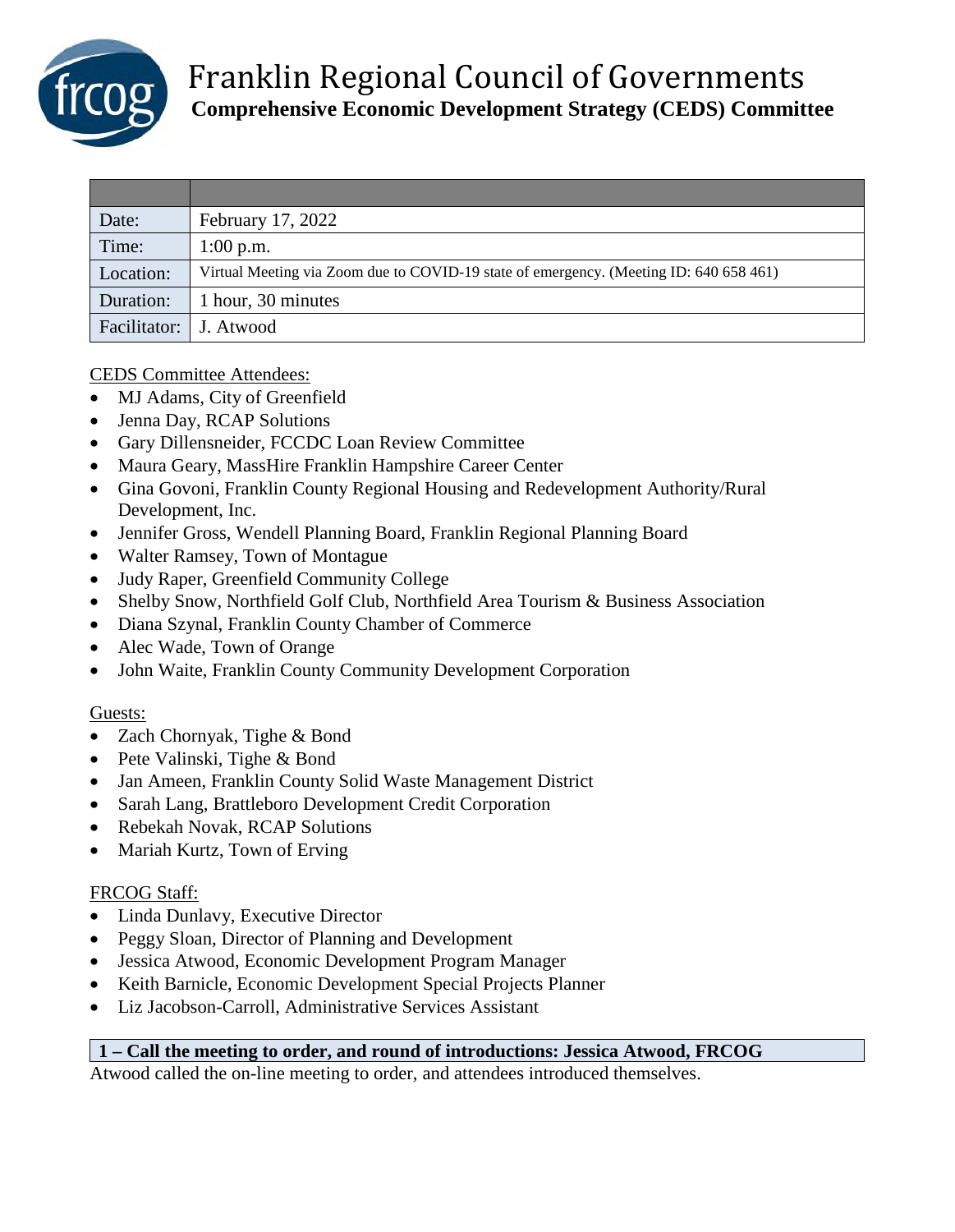## **2 – Vote to Approve Minutes from August 17, 2021: Jessica Atwood, FRCOG**

Adams moved to approve the minutes of August 17, 2021; Ramsey seconded the motion, and the motion was approved unanimously by roll call with two abstentions (Geary, Snow) and three not yet in attendance (Kurtz, Raper, Szynal).

# **3 – Presentation on Draft Franklin County Public Water and Wastewater Study: Zach Chornyak and Peter Vilinski, Tighe & Bond**

Atwood explained that the FRCOG hired Tighe & Bond through a public procurement process to conduct a county-wide study of public water and wastewater systems. Tighe & Bond's assessment of existing public water systems in 15 towns and wastewater systems in 13 towns, as well as the potential for each of these systems in 3 towns, was funded through a supplemental planning grant from the federal Economic Development Admisntration (EDA), Atwood said. Introducing Tighe & Bond's work, Chornyak indicated that the ability of systems to withstand climate change impacts was included, as were recommendations and cost estimates, updated GIS mapping, and the identification of potential capital funding sources. The updated maps are based on source material of varied quality, but are now in a consistent format. The sources to create the GIS maps came from some of the towns, Tighe & Bond, and FRCOG, as well as towns' paper maps, earlier studies, and conversations with current operators. Chornyak summarized the financial needs of the water systems in the 15 towns at approximately \$120 million, and those of the sewer systems in the 13 towns at approximately \$160 million. He noted that these financial needs include both short-term as well as long-term improvement projects.

Beginning with the sewer systems, he described the existing infrastructure and conditions of Greenfield's system, which is the largest in the group, and Shelburne's smaller system. He then reviewed past studies for proposed sewer systems in the village centers of Bernardston, Colrain and Conway, highlighting both assets and challenges. In a similar manner, but for drinking water systems, he described those existing in Greenfield and Shelburne, and those proposed for the village centers of Erving, Charlemont and Conway. Finally, he itemized funding programs, for both types of systems, available from state and federal agencies, and other sources. The recent federal infrastructure bill will likely go through these programs commented Atwood. Adams initiated discussion regarding the need for additional administrative staff to manage public interface, requests for hookups, initiate new connections, ensure transparency, etc.. Discussion topics included asbestos pipes, groundwater exploration and wells, siting concerns, soil conditions, PFAS in water and sludge, sludge hauling, inter-municipal agreements, layering zoning information on GIS maps, asset management studies that consider the impacts of system failure, and building small systems with expansion potential in order to  $c$ **4ntaRegional Economic Development Updates: Jessica Atwood, FRCOG** 

To provide a snapshot on the county's economy, Atwood shared 2020 Census data and graphs. These

indicated changes in population overall and of persons of color in recent decades, the number of

establishments, average monthly employment, total wages, unemployment rates, and the number employed relative to the size of the labor force from 2015-2020. Regarding the 2021 ARPA, she indicated that funding opportunities remain at the federal, state and local levels, including over \$20.9 million coming to Franklin County municipalities in two tranches. Atwood described the two county proposals for federal EDA Economic Adjustment Assistance funding: FRCOG is seeking to sustain staffing capacity to implement recovery and resilience plans, the public water and wastewater study,